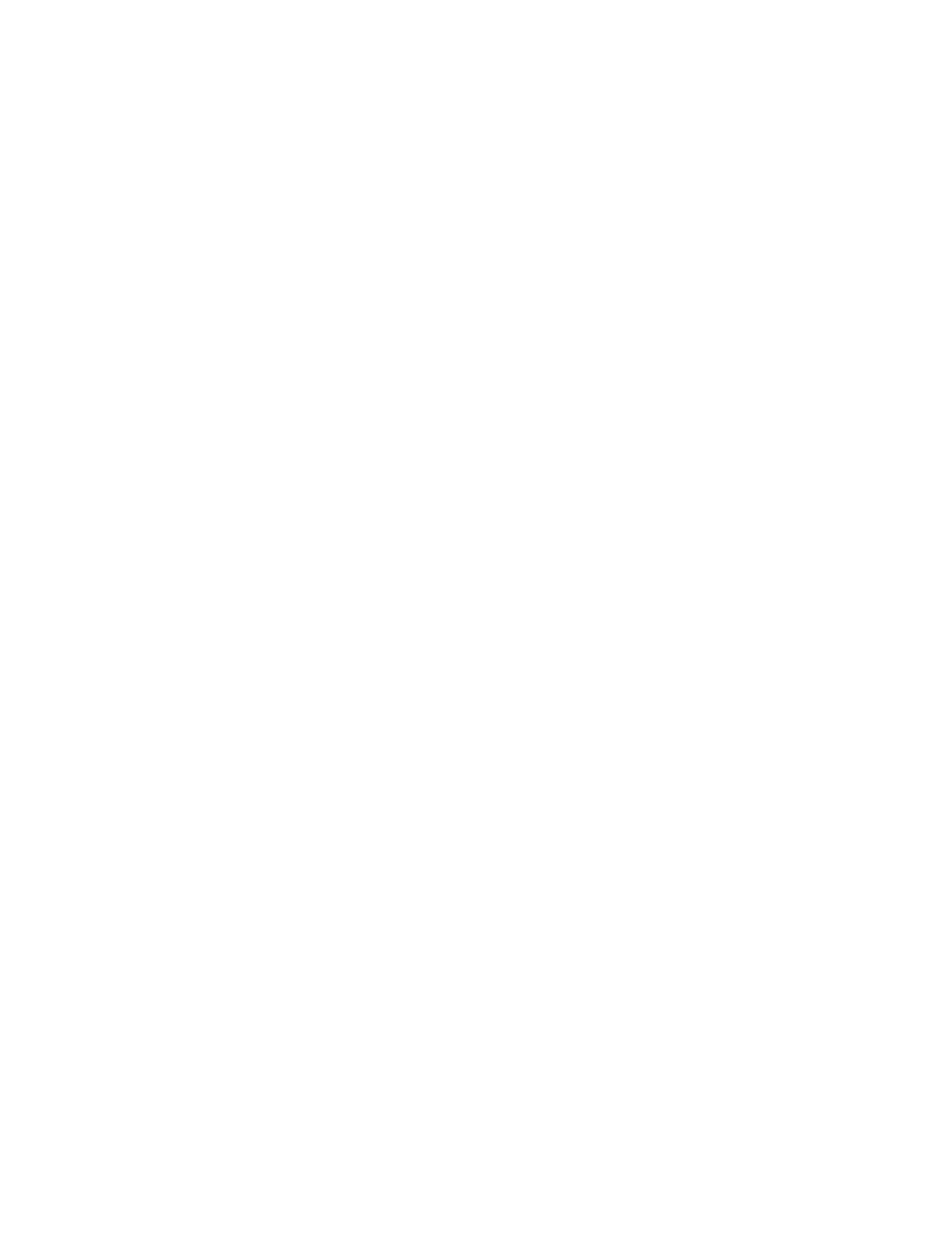## The United **Farmer**

Volume 10

No. 7

September, 1972

Published 10 times yearly by the Information Service Division of United Farmers of Alberta Co-operative Limited.

Head Office: 1119 -1st Street S.E., Calgary, Alberta T2G 2H6

### Editor: Alice Switzer



Member — Corporate Communicators of Canada and the Alberta Farm Writers Association.

### United Farmers Farm Supply Centres:

Calgary 4720 - 1st Street S.E. Edmonton 12243 Mount Lawn Rd. Lethbridge 3131 - 2nd Avenue N. Red Deer 5440 - 45th Street and at Airdrie, Camrose, Falher, Grande Prairie, Grimshaw, Hanna, Provost, Stettler, Spruce Grove, Vermilion, Vulcan and Westlock.

Cover Picture: Gary Smith, in a prize winning bareback ride on Blocks Beech Nut at the Hardisty Stampede, July 16, 1972. Gary is a salesman at the Hanna Farm Supply Centre and won 1st prize money for this spectacular ride.



Hanna — (Picture courtesy of Alberta Government Photographic Services)

Located on No. 9 and No. 36 Highway, approximately 140 miles north - east of Calgary, Hanna is the main market and administrative centre for Alberta's famed "short grass country".

Ranching was the primary interest of the first settlers in what is now the Hanna district. They arrived about 1909, and among the first to establish themselves in this district were the Parker Brothers, Ed, Jim and John. The town of Hanna now stands on what was originally their land.

Hanna was incorporated as a village in 1913 and was raised to town status in 1914 with H. H. Halladay as the first mayor.

The railway reached the town in 1913. Prior to its arrival, settlers' effects and building materials were moved by oxen and horse teams from Stettler and Castor to the north and Bassano to the south.

Today the average size farm in the Hanna area is 2,320 acres. Cattle receipts account for  $\frac{1}{2}$  to  $\frac{2}{3}$ 's of the total farm cash income and grain accounts for 20% of the total. Some of the largest cattle herds in southern Alberta can be found in the Hanna area.

The Hand Hills Stampede is the oldest one in Alberta and renowned amongst the Alberta Stampedes as 'one of the best'.

In addition to many sports facilities, skating arena (hockey and figure), artificial curling rink, bowling alley, tennis court, golf course, track and field, ball park, swimming pool, playgrounds, boating, hunting and fishing, Hanna is a fishing and hunting paradise. Upland birds, geese, ducks, deer, antelope, rainbow trout, perch, pike and goldeye bring hundreds of sportsmen to Hanna every year.

The Hanna Herald, edited by George McCrea, was established in 1912 and now has a circulation of over 3,500.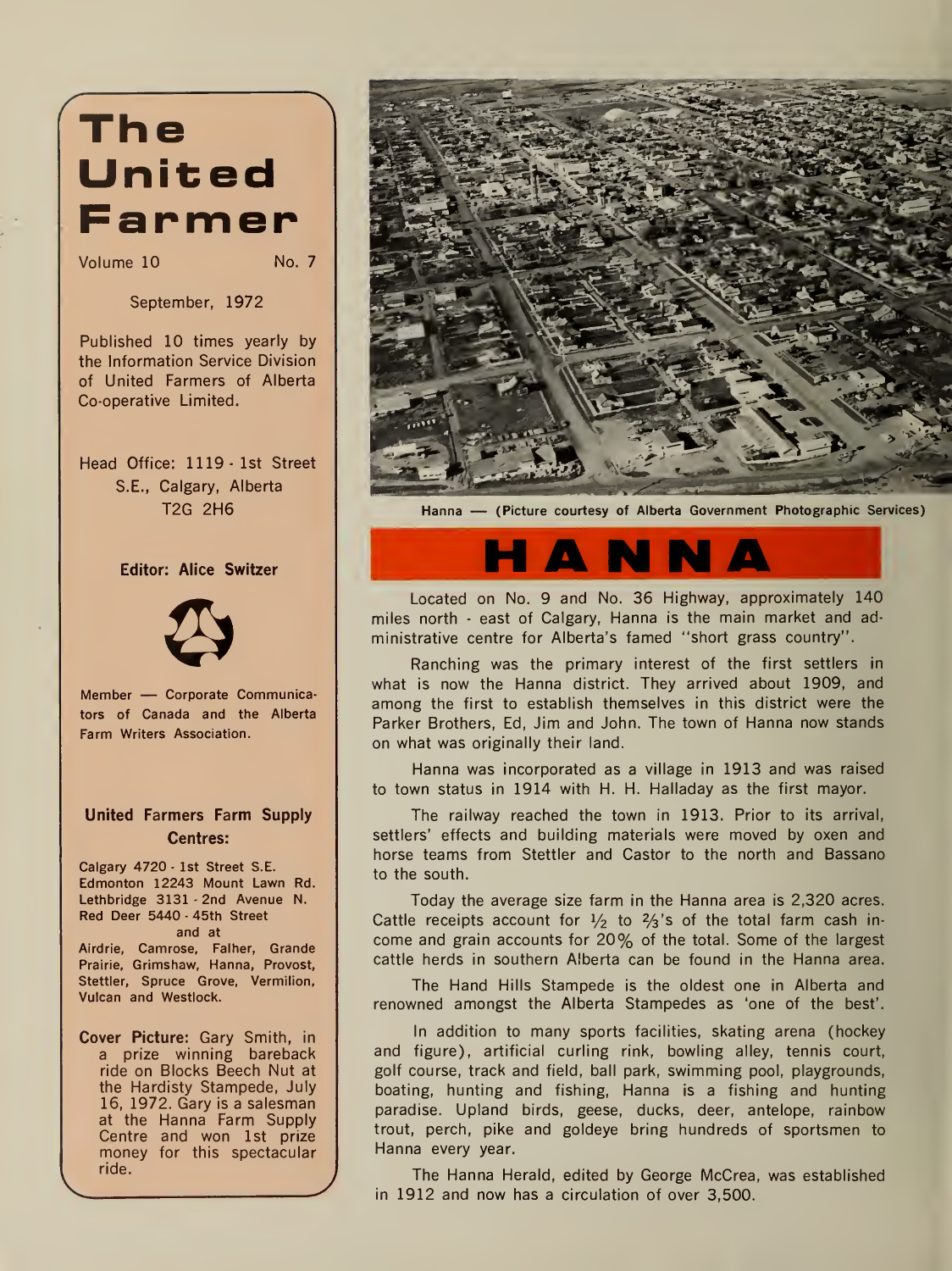Hanna has built an excellent commercial supply system that would compliment many towns twice its size. Prices are competitive and the demands for quality merchandise are met.

Counting the rural areas, the trading population of Hanna is estimated at close to 9,000 people. Town planners are now working on the establishment of an industrial park - the town's first.

Hanna's lack of fresh water has made it difficult to launch an attractive program to prospective industries. Fox Lake serves as the town re servoir. It has a depth of only six feet and negotiations are now being conducted with the provincial government for permission to expand the reservoir to 15 feet. Such action would ensure a more than adequate supply of water.

Hanna has just opened <sup>a</sup> \$122,000 Olympic size swimming — diving facility, that is equal to anything provided by the largest of Alberta communities.

The town has a new 50 bed hospital, a 50 bed nursing home, and <sup>a</sup> modern senior citizens' home capable of serving 50 residents.

New buildings opened within the year include <sup>a</sup> \$250,000 Royal Bank and <sup>a</sup> \$70,000 town complex housing town offices, the fire department and library. A \$64,000 program to replace side walks on Main Street is now underway.

Hanna recently celebrated its 60th Anniversary and its citizens are proud of their community and its advancements. Sixty years ago Hanna was a small settlement of tents and mere shacks stan ding forlornly on the wide open prairie. Today, Hanna is <sup>a</sup> town with modern stores and businesses, well kept streets, boulevards and residential sections surrounded by flowers, shrubs and gardens.



Greg and Kevin Medin perched on Buffalo Rubbing Stone.



At Hanna's Diamond Jubilee



Ready for the Threshing Gang Sale Rod Quaschnick, Gary Smith, Gary Scholer, and Ron Medin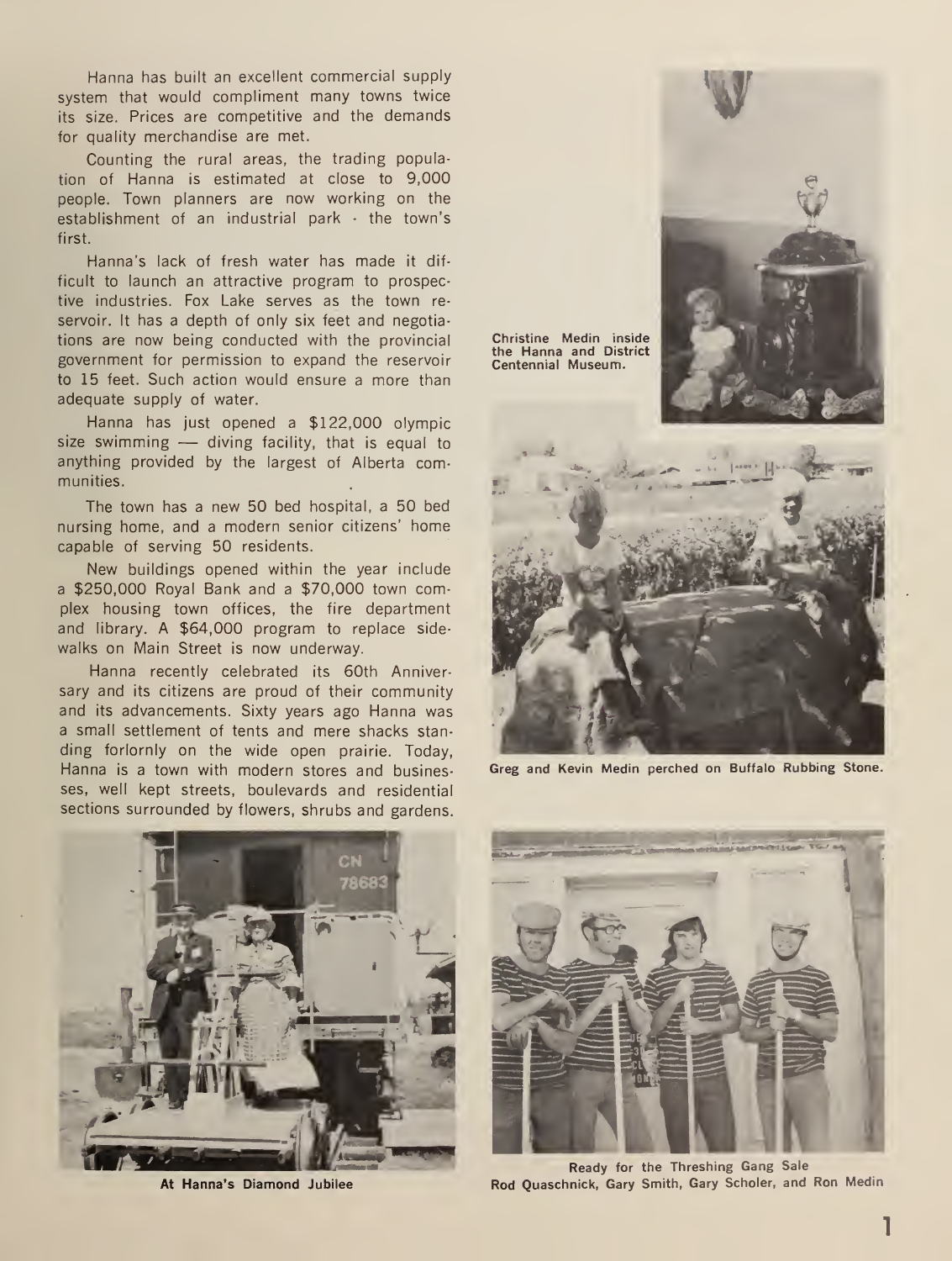### Hanna Farm Supply Centre



Aerial View of the Hanna Farm Supply Centre (taken by Rod Quaschnick)



One of the many attractive displays inside the Hanna Farm Supply.

Officially opened on May 28, 1965, the Hanna Farm Supply Centre was U.F.A.'s 9th Centre in Alberta.

Approximately 1500 people toured the pre mises on opening day. In the first year of operation, Hanna showed excellent progress reaffirming the need for a farm supply centre in this location.

The first farm supply manager at Hanna was Larry Luft. His successor was Dave Latam (now the manager of the Camrose Farm Supply). On April 1, 1969, Ron Medin, <sup>a</sup> competent young man with a proven expertise in the farm supply field was appointed manager.

Sales at Hanna have shown a marked increase over the years and Ron and his staff are to be especially commended for the excellent sales vol ume achieved in the first six months of 1972. As compared to the same period in 1971, sales in creased by 43.26%, expenses have been tightly controlled and are down as a percentage of sales.



On February, 1963, Ron Medin joined United Farmers of Alberta as a Salesman at the Red Deer Farm Supply Centre. One year later he was promoted to Estimator and in 1966, Ron was transferred to the Calgary Precutting plant as Chief Estimator. On June 1, 1968, Ron was made Assistant Manager at the Calgary Farm Supply Centre and on April 1, 1969, he was appointed Manager at the Hanna Centre. He has taken many courses to help him in his work, among them Display Sales Promotion Courses, Farm Welding, Supervisor Saftey Training, Modern Salesmanship Courses and Supervisory Management Courses.

Ron is a native of Eckville and grew up on his dad's farm in this area. He attended Diamond Valley, Benalto and Red Deer Schools.

In the three years he has been at Hanna, Ron has become an active participant in the community. He is treasurer of the Kinsmen Club, and belongs to the Hanna Chamber of Commerce, Golf Club, Swimming Club and the Redeemer Luthern Church.

For hobbies Ron enjoys camping and woodworking.

RON MEDIN He and his wife, Elva, have three lovely children, Greg, Kevin and Manager Christine.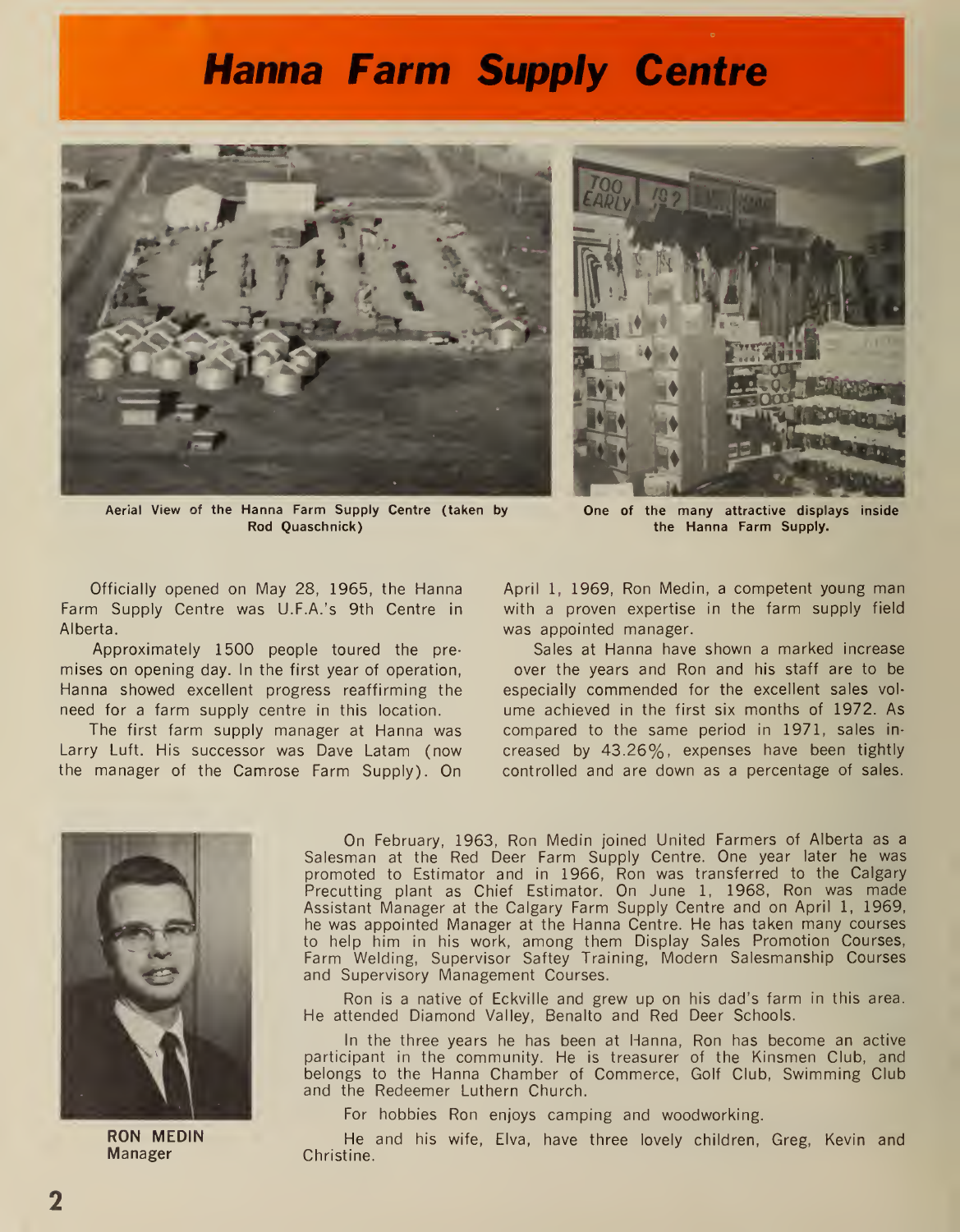

GARRY SMITH **Salesman** 

A member of the Hanna Curling Club, Foothills Cowboy Association and the Drifters Snowmobile Club, Gary Smith leads an active life. Saddle bronc riding, bareback riding and bull riding are more than hob-

bies for Garry, who participates in and makes a business of these rodeo events. In the winter Garry enjoys snowmobile racing.

Garry was born and raised on a farm in the Brooks area and went to school in Duchess, Spondin and Hanna. He has worked on various farms, was a cook for three years, worked for a construction company and broke horses part-time.

On August 11, 1970 Gary joined U.F.A. as Salesman at the Hanna Farm Supply Centre.





ROD QUASCHNICK Head Warehouseman

A native of the Hanna area, Rod is the son of the late Ted Quaschnick who was, for some years, a dele gate to U.F.A.

Rod was raised on his<br>parents' farm and received<br>his schooling in Hanna and

Carbon. He belonged to the Jr. F.U.A. and was the delegate one year to the Annual Meeting.

Rod farmed until he was 22 and on October 28, 1969, joined U.F.A. as the Head Warehouseman at Hanna. He still farms part-time.

Racing motorcycles and power toboggans are hobbies of Rod's. He is the president of the Hanna Snowmobile Club.

Rod and his wife, Vivian, have a daughter Shannon.



### SCHOLARSHIPS

Mr. William Eaglesham, U.F.A. Delegate from the Fairview area, presented a scholarship on be half of U.F.A. to Miss Maryann Schneider of Hines Creek at the 1972 Fairview College graduation.

Maryann was enrolled in the Secretarial Arts Course and won the scholarship for the most improvement shown by a student in the class.

Joe Nolte, Morinville, also received a U.F.A. Scholarship at the Fairview graduation for pro ficiency in general agriculture. He was not available when pictures were taken.

### RURAL CITIZENSHIP

22 Alberta Farm Families from Red Deer North were guests of the Edmonton Exhibition Association at Edmonton's Klondike Days. Winners of the Ex hibition Association's Alberta Farm Family Awards are recognized as being representative of the province's agricultural industry. Selection is made by Boards of Trade and Chambers of Commerce in designated areas on the basis of contributions to agriculture and community life.

Our congratulations to the Clare E. Anderson Family of Barrhead on being chosen as one of the 1972 Alberta Farm Family nominations. Mr. An derson is a director of United Farmers of Alberta.

Mr. Anderson recently received another dis tinguished honor. He was one of the six people appointed to the Alberta Agricultural Product Marketing Council.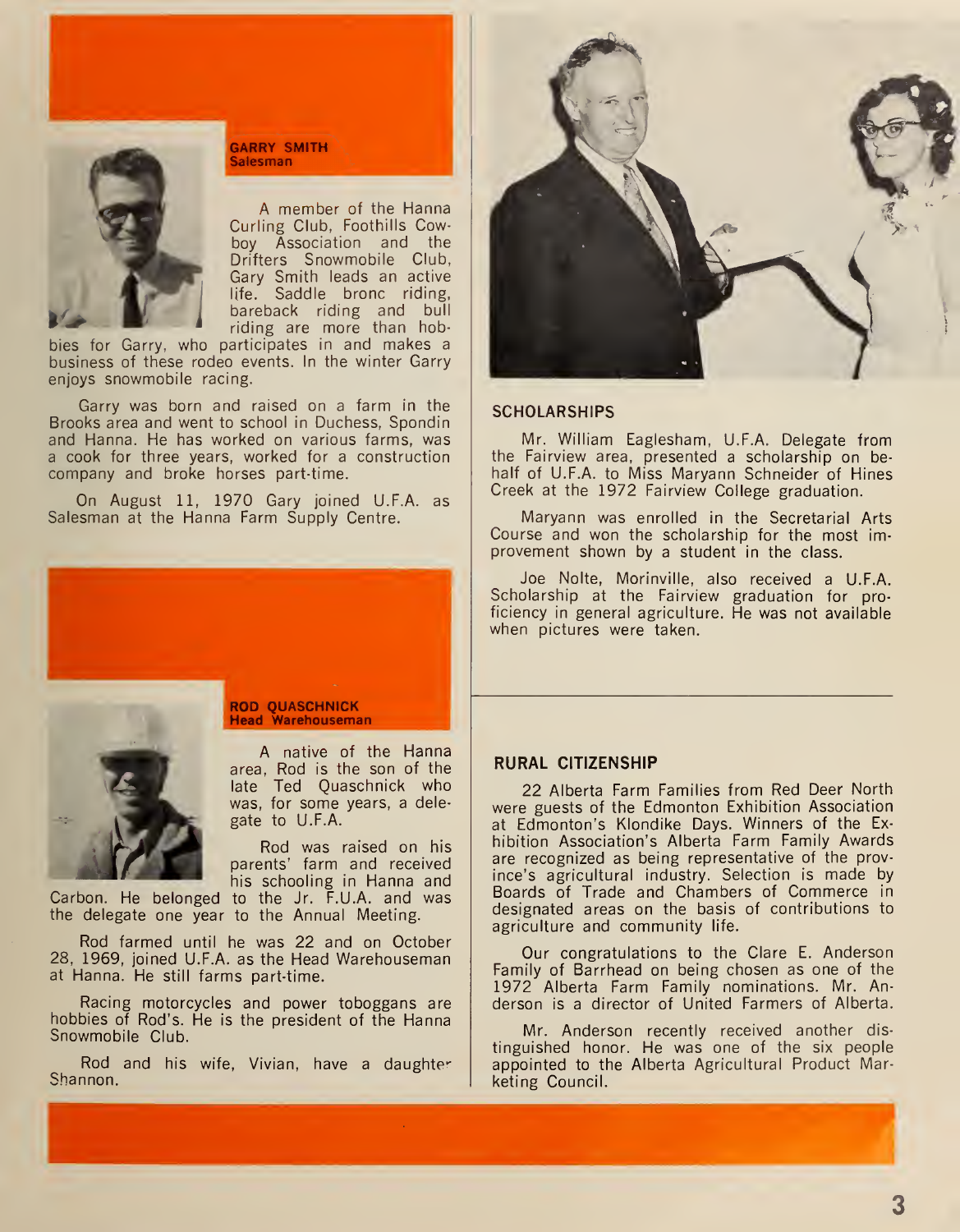## Electoral District No. 6.

East-Central Alberta is essentially the stronghold of the mixed farm. The products from this area are on Alberta tables at every meal — cereals, bacon, ham, milk and cream, butter, eggs, beef and poultry. This country is well suited to such diversification. Its soil, topography, moisture and weather conditions are generally favorable for the growth of wheat and coarse grains and the support of livestock; its people show a skill and willing ness to make farming a year around operation.

Settlement began here at the turn of the century and there are many family farms operated by descendants of homesteaders.

Mixed farming far outranks all other businesses in the area and this is a continuing credit to the enterprising spirit of the people of east central Alberta.

G. ELMER JOHNSON Director · Electoral District #6 CHAUVIN, ALBERTA

Elected to the delegate body of United Farmers in 1957, Elmer Johnson was elected to the Board of Directors in 1958. In 1965, he was elected 2nd Vice-President and held this position for four years. He also served on the board of United Feeds.

Mr. Johnson has a mixed enterprise located at S.E.-14-45-2W of 4th. This land was homesteaded by his parents who settled there when they came to Canada in 1906 from Sweden. Mr. Johnson's business consists of raising beef and grain.

Active in his local Unifarm since 1956, Mr. Johnson has served both as president and secretary.

He has been on the board of the Lutheran church for over 20 years and has also been a member of the church choir.

For hobbies he enjoys curling and reading.

JOHN BOBRYK Delegate, Subdistrict #42 **CZAR** 



Elected to the U.F.A. delegate body rn 1972, Mr. Bobryk has always taken an active part in farm and community organizations.

Mr. Bobryk serves on the board of directors of the Rural Electrification Association and is on the advisory committee of his local 4-H Club. He has been secretary of the Hughenden Credit Union since 1964, and is <sup>a</sup> member of Unifarm, the Canadian Legion and the I.O.O.F.

Mr. Bobryk's farm is located 3 miles North of Czar and  $1/2$  mile West of Highway 13. Production is mainly beef, grain and registered seed.

He and his wife, Faye, have a daughter Bonnie. For hobbies Mr. Bobryk enjoys curling and fishing.

MERVIN GIEM Delegate, Subdistrict #37 FERINTOSH

Elected a delegate to United Farmers in 1969, Mr. Giem has a grain and hog business. In addition to being a member of the Edberg Unifarm local, Mr. Giem is clerk of the session on the UnitedChurch Board. Hehas served



for three years on the board of directors of the Battle River Natural Gas Co-op and has been secretary treasurer for two years.

Mr. Giem enjoys working in his church. He also likes to landscape and has won many prizes in local horticulture shows with the fruit trees on his farm.

He and his wife June, have three children, Sherry, Nancy and Timothy. A new home was recently built for the Giems by U.F.A. 's Farmstead Development Department North.

> Delegate, Subdistrict #39 HERB KRUGER **STETTLER**

Elected a delegate to United Farmers in 1967, Mr. Kruger at that time mentioned that to work with people and help them to help



themselves was one of his hobbies. This is still one of his major commitments.

Mr. Kruger is a native of Stettler and has a mixed agricultural enterprise in this area located at S29-37-20-W4

A past president and secretary of the former local F.U.A., Mr. Kruger is now on the local Board of Unifarm. He is a past principal of the Royal Arch, a past master of the Masonic Lodge and a past patron of the Order of the Eastern Star. Mr. Kruger recently worked on a fund raising committee to furnish wards and rooms in the new local hospital.

He and his wife, Martha, have a son Ronald who shares an interest with his father in collecting and restoring antiques.

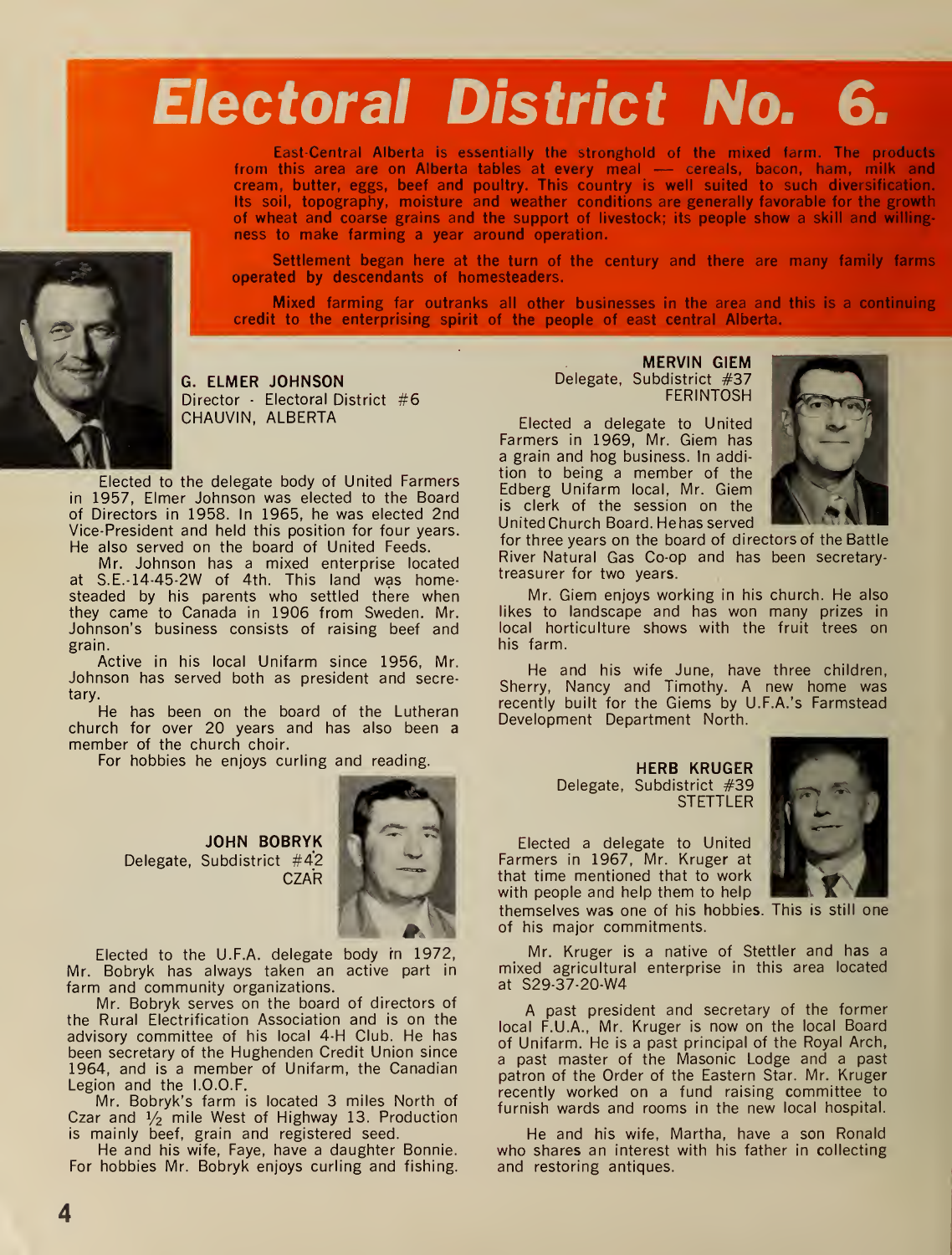Meet Your<br>Elected

Representatives

H. GLENN LUNTY Delegate, Subdistrict #38 FORESTBURG

Mr. Lunty's farm is located at S.W.  $\frac{1}{4}$ -4-41-15-W4, which is 6 miles southwest and  $1\frac{1}{2}$  miles west of Forestburg. He was elected a delegate to United Farmers in



1968. Mr. Lunty has always taken an active part in farm and community organizations. He was a past president of the local F.U.A. and is a director on the regional Board of Unifarm; an adult committee member of 4-H Dairy Section; <sup>a</sup> delegate to the Alberta Livestock Co-operative; a C.C.I.L. delegate; past president of his curling club; a clerk of session of Bethal United Church; and a member of the Masonic Lodge and the Royal Arch Masons.

Mr. Lunty and his wife Dorothy have seven children, Vivian, Gordon, Charlotte, Lois, Jeanette, John and Christine whose ages range from 2 - 21 years.

For hobbies Mr. Lunty enjoys curling.



GLENN VALLEAU Delegate, Subdistrict #41 WAINWRIGHT

Mr. Valleau was born in Picton, Ontario. His farm where he raises grain, is located  $N.W. 20-44-6-4$ .

For 25 years Mr. Valleau has served both on the board of the local Co-op Store and on the credit committee of the Credit Union. He is secretary of his Mutual Telephone Association and Rural Electrification Society. He also served for some years on advisory committees for the Alberta Wheat Pool and U.F.A.

Elected a delegate to United Farmers in 1969, Mr. Valleau is also a delegate of C.C.I.L. In addition he belongs to Unifarm, the National Farmers Union and the Chamber of Commerce .

Mr. Valleau and his wife Marie, have four children Philip, Glenna, Dawn and Alvin. For hobbies Mr. Valleau enjoys bowling and travelling with his camper.



GEORGE C. FAWCETT Delegate, Subdistrict #40 **CONSORT** 

Mr. Fawcett's activities in farm and community organizations encompass many years of dedicated service.

He came to the Consort area with his parents in 1908. His farm where he raises grain, grass seed and cattle is located  $SE\frac{1}{4}$ -28-35-6-W4.

Mr. Fawcett attended the Olds School of Agricul ture and received his B.Sc. from the University of Alberta. His wife, the former Janet Gould, is a graduate nurse from the U. of A. Hospital.

While operating as a partner in C. A. Fawcett and Sons in 1933, Mr. Fawcett won 1st prize in the Sweet Clover class at the World's Grain Ex hibition and Conference. He operated Illustration Station which later became a substation from 1932 - 1944.

Mr. Fawcett served on the local Hospital Board from 1948 to 1959. He has been <sup>a</sup> member of the Alberta Wheat Pool since 1930 and was a dele gate from 1936 to 1949. Since 1958 he has been <sup>a</sup> member of the Farm Purchase Committee for Special Area #3 and has also served as Chairman of the Board of Review for Prairie Farm Assistance. Until recently he was <sup>a</sup> member of the Agronomists Institute of Canada.

Mr. Fawcett was <sup>a</sup> member of the old U.F.A. and later served in various capacities in the F.U.A. He was elected <sup>a</sup> U.F.A. Delegate in 1964.

As <sup>a</sup> member of the United Church, Mr. Fawcett has been on the board of stewards since 1935, <sup>a</sup> session member since 1945 and treasurer since 1958.

He has also been active in Red Cross as president of the local association and now as regional chairman.

Mr. and Mrs. Fawcett have three daughters and two sons.



LESLIE WEBSTER Delegate, Subdistrict #36 HAY LAKES

Elected as a delegate to United Farmers from Camrose North in 1968, Mr. Webster has been active in farm organizations for many years. He served as president of his district Unifarm and then as district director. He is also secretary treasurer of the Hay Lakes and District Fish and Game Association and is on the Lutheran Church board.

Mr. Webster and his wife Christina, have four children, Elizabeth, William, Jean and Lois.

For hobbies Mr. Webster enjoys fishing, hunting and photography.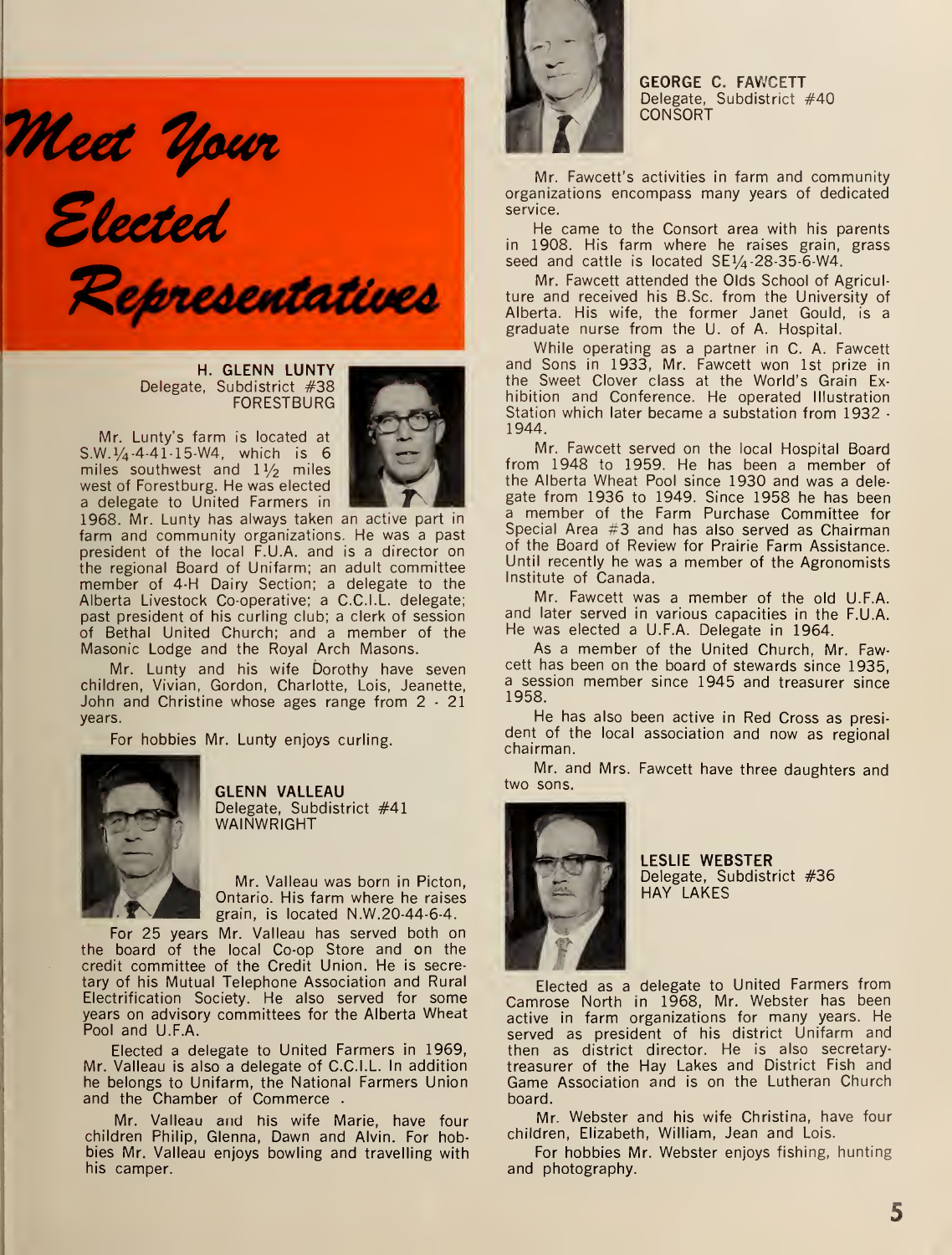

## Albertan of the Month

Mrs. Will Barker pictured in her home.

### "Willingness is <sup>a</sup> feeling which must emanate from within. Willingness is a genuine spirit of co-operation and teamwork and no job is too difficult for <sup>a</sup> willing person".

For over  $\frac{1}{2}$  a century, Mrs. Will Barker of Shepard has been one of Alberta's foremost volunteer workers. She was and still is, particularly active in farm and community organizations and in her church. It has always been her contention that if there is a definite need for an organization, the membership must be prepared to work in order to achieve any worthwhile objectives and Mrs. Bar ker has always been willing to work for the or ganizations she has belonged to. It is also to her credit that her children have followed this way of thinking and living.

As <sup>a</sup> young girl, Mabel Belyea, later to become Mrs. Will Barker, came west in 1907 with her parents. The Belyea family bought land and built a home in the Shepard area. It didn't take long for Mabel Belyea to become active in the community, particularly in the Shepard United Church, where she served as organist and choir leader. To gether with Mrs. David Belyea she sang duets at many local concerts and was also <sup>a</sup> member of a popular quartet that played and sang throughout Alberta. The other members of the quartet were Curly Bell, Owen Watson and Margaret Belyea.

Her musical talents were in demand and Mrs. Barker travelled throughout Alberta, sometimes by horse and buggy, to keep her many commitments. In December, 1912, Mabel Belyea married Will Barker — she was then <sup>22</sup> years old. Will had originally come west on his way to the Klondike gold rush, however in the spring of 1899 he filed a homestead claim in the Chestermere area.

Will Barker invested in purebred Poland China hogs, Suffolk Punch horses and Ayrshire milk cows. Because of his strong belief in these hardy dairy cattle, he became secretary of the Southern Alberta Ayrshire Association — <sup>a</sup> position he held for <sup>23</sup> years.

The Will Barker family was active in all phases of community life. Over the years, there were many parents who served on the board of trustees Of the Janet School, but Will Barker was the faithful secretary-treasurer for 26 years. Agricultural fairs — Jr. F.U.A. — ball tournaments — there was usually <sup>a</sup> member of the Barker family on the committee of each project.

In 1926, <sup>a</sup> local of the United Farm Women of Alberta was formed by <sup>8</sup> women in the Conrich — Chestermere area. This organization, now known as Women of Unifarm, was and still is the foremost organization of women in the community.

One of the charter members was Mrs. Mabel Barker and she was elected president, a position she held many times over the years. One of the major reasons Mrs. Barker became active in the U.F.W.A. was that it was more of a family organization than a women's organization. At no time was the U.F.W.A. an auxiliary of U.F.A. It was always a part of the organization just as at the present time, Women of Unifarm is of Unifarm.

The first delegate from this local went in 1927 to the Annual Convention in Edmonton. Since that time, there has always been a representative at the Provincial meeting.

In 1942, Mrs. Barker was elected to the Board of Directors of U.F.W.A. for the Bow River constituency.

At a later date she was elected district director of her area. She was been either a subdistrict leader or <sup>a</sup> member of the executive since 1942, and served on the Provincial Board of Directors for over 13 years. With the exception of one or two meetings, Mrs. Barker has always attended the Annual Meetings of U.F.A., and later the F.U.A., and now Unifarm.

At one time she was asked to run for Provincial President, however, her husband's health at this time was not good, and she did not want to be away from home too much. District work kept her busy, but she was home every night, often driving 65 miles to local meetings in the Bow River constituency which extended to Three Hills, Red Deer and Gleichen. Mr. Barker died in 1955.

Many other organizations, in particular the Red Cross, benefited because of Mrs. Barker's devotion of time and energy and she acted as campaign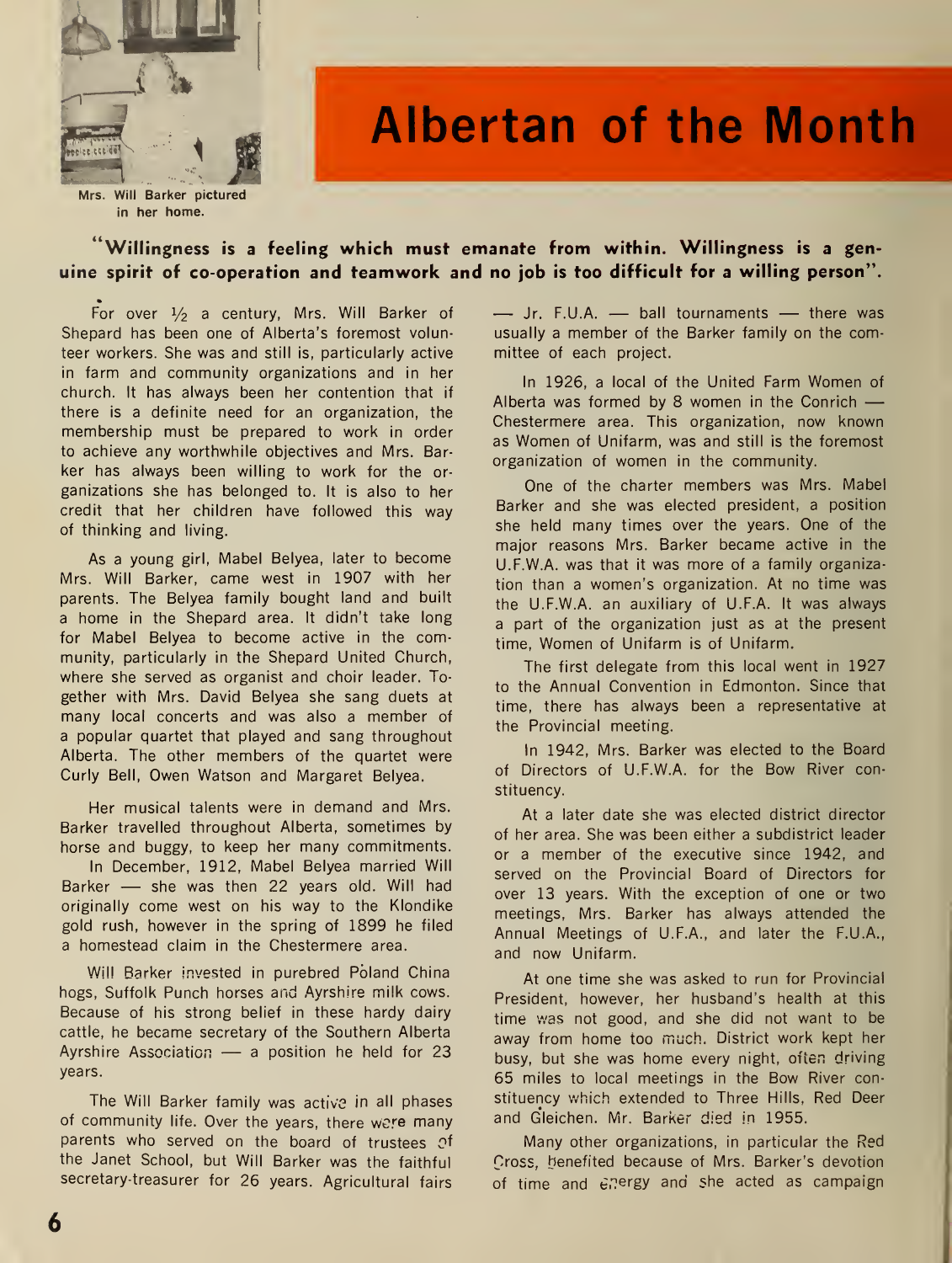

The Barker Farmstead To the left, Don Barker's home — the white farmstead surrounded by many majestic trees is where Mrs. Barker lives.

chairman for the Chestermere and Shepard areas during the war. In appreciation of her many years of work, Mrs. Barker was honored by the Red Cross with a scroll and presentation of <sup>a</sup> 25 year service award. For many years Mrs. Barker has also represented farm women in the Child and Family Welfare Association and the Co-op Liaison Group.

These are only some of the involvements of Mrs. Barker. Now in her eighties, she lives on her farm at Shepard, is still very concerned about many social issues and willingly works for improvements in our society. Mrs. Barker has earned the respect of hundreds of people who have worked with her, for her progressive and logical thinking. To quote an inscription in a book she received as a gift, "To Mabel Barker, who has written her book into the lives of others".

The United Farmer salutes Mrs. Mabel Barker, an Alberta pioneer who has devoted much of her life to willingly working for the things she believes in and who is still actively involved in working for agriculture, her community and her church.

Mrs. Barker's children are well known and res pected throughout Alberta.



Mrs. Barker and her children Left to right, Gordon, Mrs. Barker, Allan, Dorothy and Don.

### GORDON W. BARKER

Her son, Gordon W. Barker, in addition to farming in the area for many years, was closely associated with organizing the Calgary Co-op Centres and has been president of this successful association for more than 14 years.

He is a director of Federated Co-ops and for over 14 years has been on the board of the Balzac Seed Cleaning Plant. He has served as a delegate to United Farmers of Alberta and the Alberta Wheat Pool and for many years was a leader of the Chestermere — 4H Club.

Gordon and his wife Mary, who is from the Dalemead area, have three children, a son, Robert, who now manages the family farm, and two daughters, Barbara, and Beverley.



DON C. BARKER The late Mr. Will Barker.

Don and his wife, the former Doris Brown from Coutts, Alberta have always lived next to Don's parents.

Don is engaged in mixed farming and has a variety of crops. In 1954 Don acquired some North Country Cheviot sheep which have been shown at fairs throughout Alberta and at the Royal Winter Fair.

Don and Doris Barker have always been actively involved in community affairs and have especially enjoyed working with young people.

They have been advisors to the Junior Farmers for eighteen years and Don has been a leader in the 4-H Beef Club and also served on the adult council and board.

Both Don and Doris have served on the Chester mere Hall Board, the F.U.A. and F.W.U.A. and various home and school groups. They have five children, Wayne, Roy, Katherine, Valerie and Pamela.

### ALLAN BARKER

Allan Barker's first job was with U.F.A. He entered the field of radio, as an announcer at CJCJ and then joined CFAC to start a children's program. He became well known as the popular "Uncle Allan". His radio work took him to Winnipeg and when he returned to CFAC, it was as sales manager. He became very interested in FM and it was his initiative that brought CHFM to Calgary. Allan has now been with London Life Insurance Company for several years and this year he received his C.L.U.

Allan and his wife Nita have a son Murray and two daughters Lois and Christine.

### DOROTHY BARKER CLAYTON

Mrs. Barker's daughter, Dorothy, is married to Harold J. Clayton who in addition to farming west of Langdon, managed the Parrish and Heimbecker elevator for many years.

Dorothy has always been closely associated with music, just as her mother was, and the Clayton's daughter Brenda has a degree to teach music. A son, Ian, is now in his third year at the University, majoring in musfc.

The eldest Clayton son, Barry, is a Bachelor of Science graduate in Agrology and now works the family farm. Barry's clear thinking and progressive approach to the associations he works in is remini scent of his Grandmother Barker.

In addition to her music, Dorothy Clayton is active in church and choir work and has served as secretary of the local F.W.U.A. and Women of Unifarm.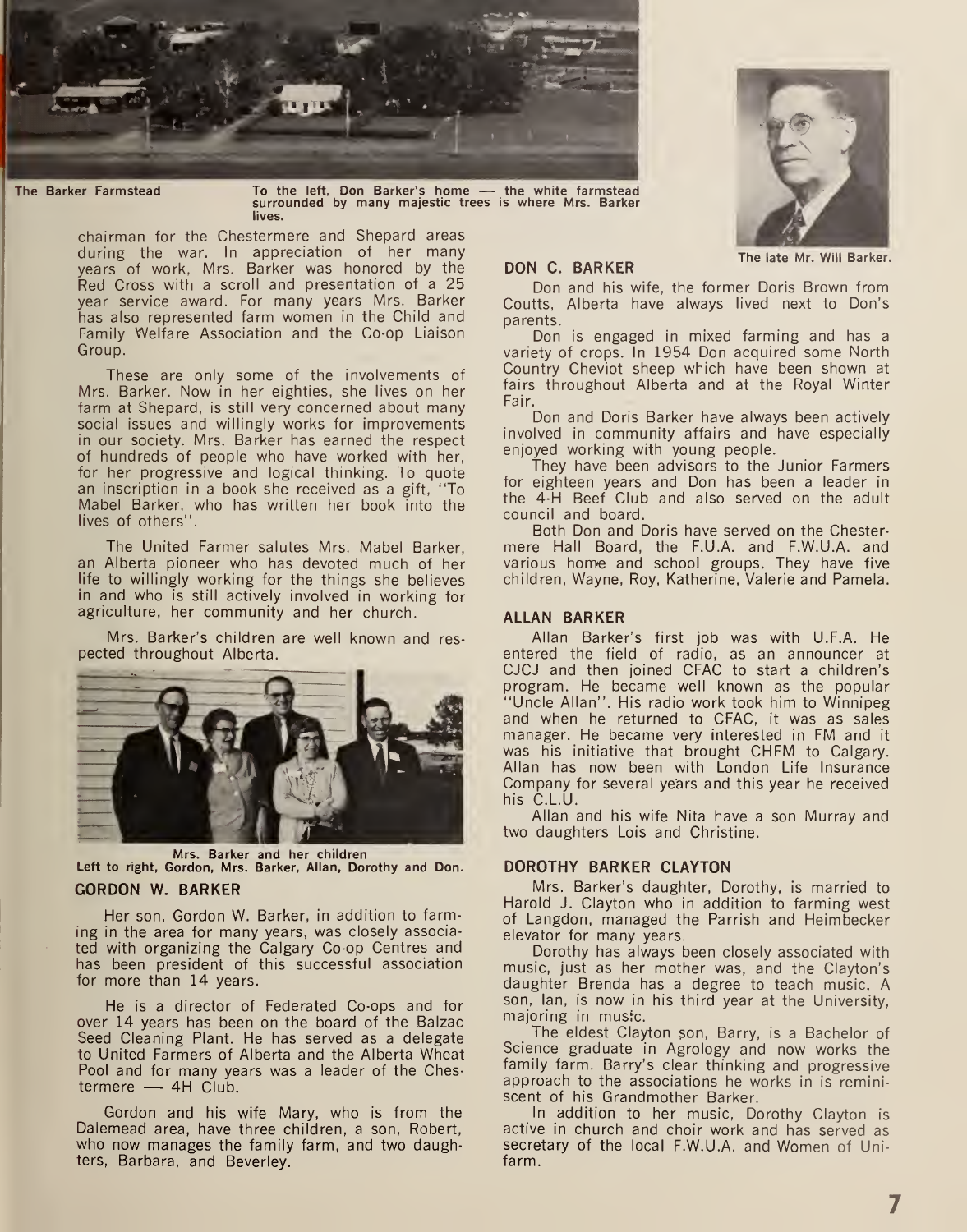# AGENT of the Month

Four years ago, Al Smith took over the U.F.A. Calgary Agency. Calgary has a large market potential and Al was not satisfied to complacently service the agency's existing customers. He is very much the business entrepeneur and it has taken someone like him who will work hard and aggressively pursue his fair share of the Calgary market to give the necessary impetus to the Calgary Agency.

Since taking over the Agency, Al has shown an increase of almost 50% in his sales of light products as well as a corresponding increase in sales of oil and grease. The total throughput of petroleum at Smith Petroleum Distributors is in excess of 4 million gallons a year.

### COMPETENT HELP

Because he feels that a high calibre of staff is vitally important to his business, one of the first things Al did when he became the Calgary Agent was to make sure he had competent help.

The first man he hired was Al Covey (who had previously worked with AI for  $6\frac{1}{2}$  years) as the Senior Driver Salesman. Al concentrated on the north and east part of the territory and in that particular area, sales have shown an outstanding increase.

### CUSTOMER RELATIONS

Establishing good relations with his customers is another must in Al Smith's books. His energetic farm call program brought in many new customers and in addition has won for him the Farm Call Trophy & the Best Volume Increase in Territory #2 every year since the program was instituted.

### RELIABLE, MODERN EQUIPMENT

Reliable equipment — another prime requisite as far as Al is concerned. All equipment at Smith's Petroleum Distributors has been upgraded. The three delivery trucks are radio controlled. The ini tial investment for the radio setup was over five thousand dollars (that's top grade equipment, but also the way Al Smith does business) and Al will tell you that the use of two way radio equipment has helped immeasurably to increase the efficiency of his business.

Radio control has sophisticated the entire operation at Smith Petroleum Distributors. The productivity of drivers and equipment has been substantially increased by eliminating waste effort and doubling back The radio trucks have also accelerated service to customers — in fact some cus- tomers have remarked that at times they don't even get <sup>a</sup> chance to hang up the phone before the delivery unit seems to be there.

### KEY STOPS

There are two new additions at Smith Petroleum — and they have already proven themselves to be a real boon in accelerating service for high volume users.

Two self serve key stop pumps were recently installed and each pump has 30 individual meters.

Any time of the day or night, a key holder can pull up to these special pumps, insert his key and get his truck filled up. Purchases are automatically registered on separate meters.

### ROUTING

The Calgary Agency business is divided into four main routes, West, South, North and North East. Each driver takes <sup>a</sup> full load, makes about four calls, and radios into the office to say how much he has left. The office then gives him names of customers on the route who might need some of the product on the truck.

Al says that between the driver and dispatcher, it becomes almost possible to sense the customer who may need product.

### STAFF MEETINGS

The customer's right to demand the best for his money is the governing factor in the excellence of service or product in today's competitive econ omy.

Al Smith is keenly aware of the importance of providing good service and keeping his customers satisfied. He holds regular staff meetings and the emphasis is always on customer relations.

Some of the items discussed may seem routine but on the other hand every item discussed pro motes efficiency and service. The elimination of just a few costly mistakes that might lose a valued customer more than compensates for the attention given to details.

Care and maintenance of units — grease and Care and maintenance of units — grease and<br>oil changes — filters (oil and gas) — greasing oil changes — filters (oil and gas) — greasing<br>pumps once a week (without fail) — servicing air pumps once a week (without fail) — servicing air<br>cleaners — keeping units clean inside and out (including windows, floor mats, dash board, and ash trays) — bringing to the office's attention any repair or service work needed on trucks.

### INVOICING

Proper procedure in making out an invoice writing neatly — correct totals in charging for oil, grease, conditioners, starting fluids, anti-freeze, etc. Whenever possible, a copy of the invoice left at the house or where it can be seen by customer.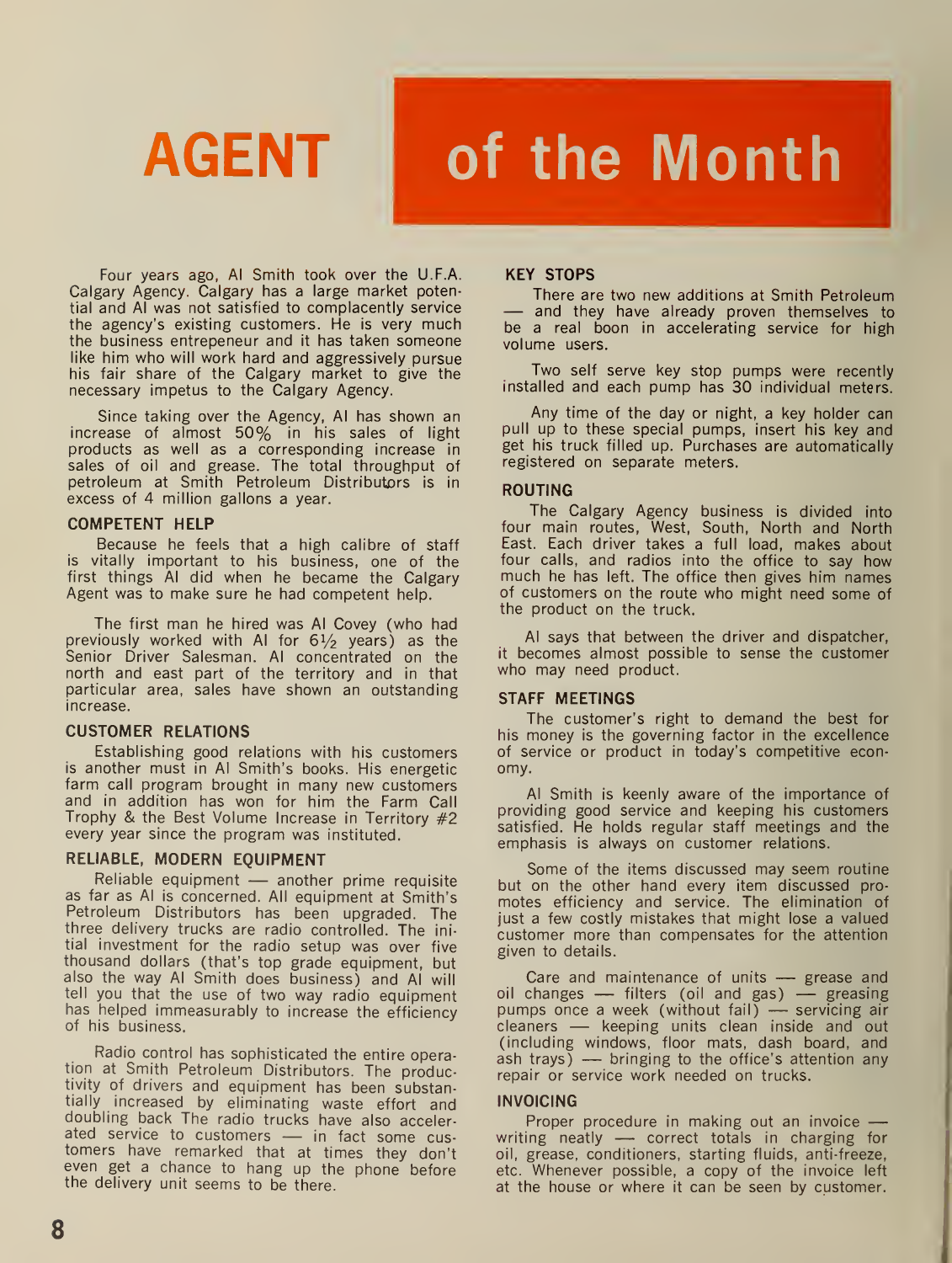

AL SMITH Calgary U.F.A. Agent Smith Petroleum Distributors

Born and raised on a farm in the Balzac and Shepard area, Al joined the R.C.N, and served on aircraft carriers. After his discharge, he served for awhile as <sup>a</sup> member of the Calgary City Police. For 18 years Al was an Esso Dealer in Calgary and in addition did long distance trucking from 1957 to 1965.

On April 8, 1968, Al joined United Farmers. He found the bulk business completely different from the service station business and as far as Al is concerned, his only regret is he didn't join United Farmers earlier.

Al and his wife Barbara have <sup>a</sup> son Donald, who lives in Red Deer and is the manager of Red Deer Optical. Their daughter, Carol is married and lives in Turner Valley.

Al and Barbara live at R.R. 1, DeWinton and belong to the DeWinton Community Association.

For hobbies Al enjoys music, horses and travelling.

### DELIVERIES

Care in not filling storage tanks too full, particularly in the summer months — extreme care and caution when switching products (product mixes can be expensive and lose a customer, and in the case of heating oil, result in an accident) marking switches on load sheet beside customer's name and what time switch was made — morning trips completed as quickly as possible in order to be able to get in and load for afternoon trip when taking an order for product from customer on farmstead, radio it in so that order gets on a load sheet (this ensures that it gets scheduled).

### UNITS

Whenever possible, unit to be pumped off and filled with gas in readiness for next morning. This also applies on Friday night.

Care when pumping off to ensure that there is room for the product in the storage and if you're not sure, climb up the ladder and take a look ! !

Five gallon containers for oil deliveries to be wiped down after use, not just fired into the ware house for someone else to look after.

Co-operation in keeping warehouse neat and tidy. Barrel bungs put back on 45 gallon drums. Five gallon measuring containers tipped upside down to drain — funnels left neat and tidy.



DENTON PARTRIDGE Assistant Manager and Dispatcher

The pleasant voice that usually answers the phone at Smith Petro leum Distributors belongs to ef ficient Denton Partridge who has been at the Calgary agency for over seven years.

Denton is originally from Sas katoon and attended school at<br>Claresholm and Calgary. Before

joining the agency, he worked as a dispatcher for Quality Propane for five years.

Denton and his wife Margaret have a son John and two daughters Laurie and Colleen.

For hobbles the family enjoys camping.



AL COVEY Senior Driver Salesman

Born in Medicine Hat and schooled in Calgary, Al has always been involved with cars and trucks.

For three years, Al apprenticed as a mechanic and then he worked for three years as a tow truck operator. He also worked in the office of a body shop for  $3\frac{1}{2}$ years.

It was at this time that Al Covey went to work for  $6\frac{1}{2}$ years for Al Smith at his service station and managed the station for 4 years.

When Al Smith switched to the bulk plant business, Al Covey came with him and he has now been with Smith Petroleum Distributors for over 4 years.

For hobbies, Al's particular interest is cars (Al Covey, that is).



DALE McGOWEN City Tractor Trailer Driver

Dale is a native of Cabri Sas katchewan, and was raised on the family farm. He received his schooling at Shackleton, Saskatchewan.

In business, Dale has been pri- marily involved with farming and trucking.

He and his wife, Marjorie have a daughter Colleen Gail. For hob-

bies, Dale enjoys most sports and baseball in particular.



#### DAVID WEISENBURGER Driver-Salesman

Born in Red Deer, David grew up on his parents' farm and at-<br>tended school in Delburne.

David is interested in most sports, but especially in baseball. This year, his playing ability earned him the centerfield position on a team in the Commercial Fastball League.

David is married and his wife, Brenda, works for Morris and Associates.



DREKE BUKER Driver Salesman

Born in Nipawin, Saskatchewan, Dreke was raised on the farm. He attended school in Bounty, Sas- katchewan, and Acadia Valley.

He worked for MacCosham's for 1½ years and then drove a tandem<br>for Calgary Concrete for five years.<br>He recently started work at Smith Petroleum.

Dreke is <sup>a</sup> member of the Moose Lodge. He likes to curl and golf and if time allows play hockey and fastball.

His wife Katherine has been employed at the City Hall for over 5 years.